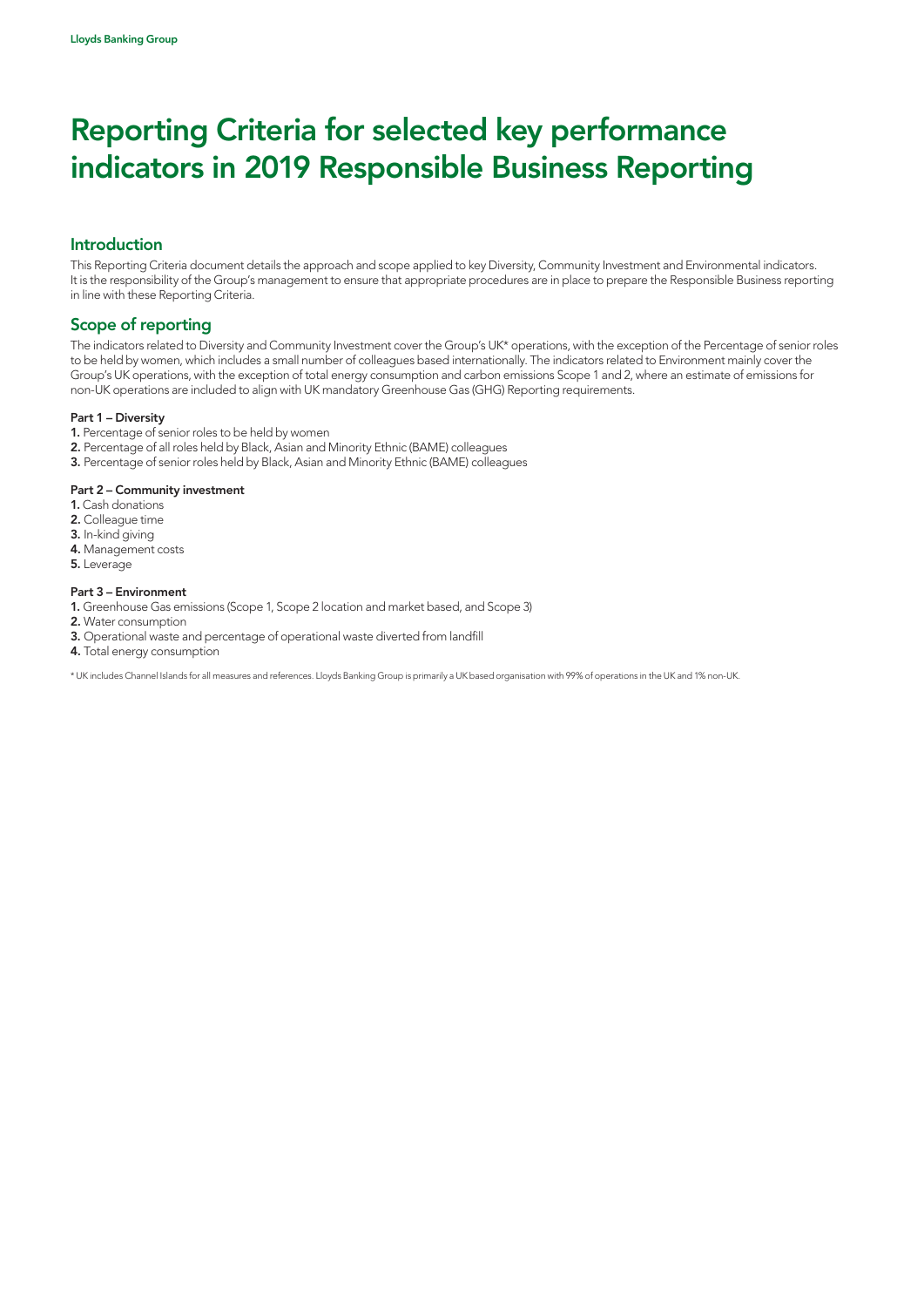**Continued** 

### Part 1 – Diversity

| <b>PARAMETER: PERCENTAGE OF SENIOR ROLES TO BE HELD BY WOMEN</b> |                                                                                                                                                                                                                                                                                                                                                                                            |  |  |
|------------------------------------------------------------------|--------------------------------------------------------------------------------------------------------------------------------------------------------------------------------------------------------------------------------------------------------------------------------------------------------------------------------------------------------------------------------------------|--|--|
| Assurable<br><b>Metric</b>                                       | Percentage of senior (Grade F+) roles to be held by women.                                                                                                                                                                                                                                                                                                                                 |  |  |
| <b>Definition</b>                                                | Senior roles held by women: The total number of females at Grades F+. Grades at F+ are F, G, H, J, SE, ED (F being the lowest of these).                                                                                                                                                                                                                                                   |  |  |
| Scope                                                            | Calculation is based on headcount, not FTE (full-time employee value) as at 31/12/2019. Data source is HR system (Workday) which<br>contains details of all permanent colleagues. It includes international colleagues, those on parental/maternity leave, absent without<br>leave (AWOL) and long-term sick. Excludes contractors, Group non-executive directors, temps and agency staff. |  |  |
| <b>Units</b>                                                     | Percentage                                                                                                                                                                                                                                                                                                                                                                                 |  |  |
| Method                                                           | The total number of females at Grades F+ is divided by the total population of colleagues at Grades F+.                                                                                                                                                                                                                                                                                    |  |  |
| Source                                                           | Data is sourced from the HR team which has an automated feed from the systems mentioned above.                                                                                                                                                                                                                                                                                             |  |  |

#### PARAMETER: PERCENTAGE OF ALL ROLES HELD BY BLACK, ASIAN AND MINORITY ETHNIC COLLEAGUES

| Assurable<br>Metric | Percentage of all roles held by Black, Asian and Minority Ethnic (BAME) colleagues.                                                                                                                                                                                                                                                                                                                                                                                                                                                                                                                                                                                                          |  |  |  |
|---------------------|----------------------------------------------------------------------------------------------------------------------------------------------------------------------------------------------------------------------------------------------------------------------------------------------------------------------------------------------------------------------------------------------------------------------------------------------------------------------------------------------------------------------------------------------------------------------------------------------------------------------------------------------------------------------------------------------|--|--|--|
| <b>Definition</b>   | Roles held by BAME colleagues: The total number of colleagues at any Grade who identify as Black, Asian or Minority Ethnic.                                                                                                                                                                                                                                                                                                                                                                                                                                                                                                                                                                  |  |  |  |
| Scope               | Calculation is based on headcount, not FTE as at 31/12/2019. Data source is HR system (Workday) which contains details of all<br>permanent colleagues. It includes MBNA, those on parental/maternity leave, AWOL and long-term sick. Excludes international<br>colleagues, contractors, Group non-executive directors, temps and agency staff. Ethnicity is a data field which is voluntary<br>to complete on Workday. In order to be classified as BAME, a colleague must have positively selected a relevant option<br>(e.g. Black African). The in-scope population for the calculation includes all colleagues, irrespective of whether they have<br>completed the ethnicity data field. |  |  |  |
| <b>Units</b>        | Percentage                                                                                                                                                                                                                                                                                                                                                                                                                                                                                                                                                                                                                                                                                   |  |  |  |
| Method              | The total number of colleagues who have identified as BAME is divided by the total population of colleagues.                                                                                                                                                                                                                                                                                                                                                                                                                                                                                                                                                                                 |  |  |  |
| Source              | Data is sourced from the HR team which has an automated feed from the systems mentioned above.                                                                                                                                                                                                                                                                                                                                                                                                                                                                                                                                                                                               |  |  |  |

|                            | PARAMETER: PERCENTAGE OF SENIOR ROLES HELD BY BLACK, ASIAN AND MINORITY ETHNIC COLLEAGUES                                                                                                                                                                                                                                                                                                                                                                                                                                                                                                                                                                                                    |  |  |
|----------------------------|----------------------------------------------------------------------------------------------------------------------------------------------------------------------------------------------------------------------------------------------------------------------------------------------------------------------------------------------------------------------------------------------------------------------------------------------------------------------------------------------------------------------------------------------------------------------------------------------------------------------------------------------------------------------------------------------|--|--|
| Assurable<br><b>Metric</b> | Percentage of senior (Grade F+) roles held by Black, Asian and Minority Ethnic (BAME) colleagues.                                                                                                                                                                                                                                                                                                                                                                                                                                                                                                                                                                                            |  |  |
| <b>Definition</b>          | Senior roles held by BAME colleagues: The total number of colleagues at Grades F+ who identify as Black, Asian or Minority Ethnic.<br>Grades at F+ are F, G, H, J, SE, ED (F being the lowest of these).                                                                                                                                                                                                                                                                                                                                                                                                                                                                                     |  |  |
| Scope                      | Calculation is based on headcount, not FTE as at 31/12/2019. Data source is HR system (Workday) which contains details of all<br>permanent colleagues. It includes MBNA, those on parental maternity leave, AWOL and long-term sick. Excludes international<br>colleagues, contractors, Group non-executive directors, temps and agency staff. Ethnicity is a data field which is voluntary<br>to complete on Workday. In order to be classified as BAME, a colleague must have positively selected a relevant option<br>(e.g. Black African). The in-scope population for the calculation includes all colleagues, irrespective of whether they have<br>completed the ethnicity data field. |  |  |
| <b>Units</b>               | Percentage                                                                                                                                                                                                                                                                                                                                                                                                                                                                                                                                                                                                                                                                                   |  |  |
| Method                     | The total number of colleagues who have identified as BAME at Grades F+ is divided by the total population of colleagues at<br>Grades F+.                                                                                                                                                                                                                                                                                                                                                                                                                                                                                                                                                    |  |  |
| Source                     | Data is sourced from the HR team which has an automated feed from the systems mentioned above.                                                                                                                                                                                                                                                                                                                                                                                                                                                                                                                                                                                               |  |  |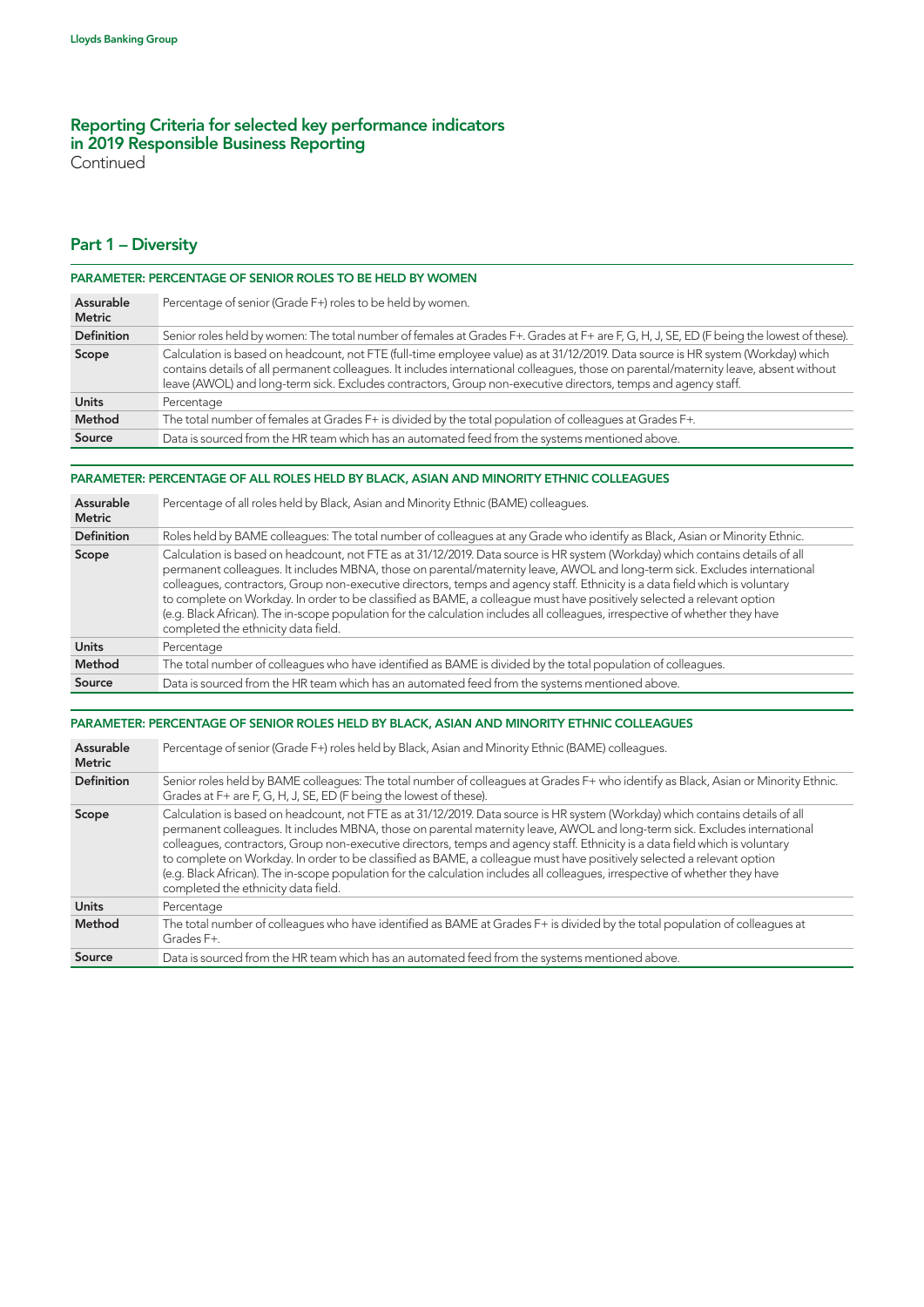**Continued** 

### Part 2 – Community Investment

The total amount invested in Communities by the Group over the reporting period. A community organisation is defined as an organisation benefiting society through being ethical and sustainable. This investment is made up of multiple components aligned to the London Benchmarking Group guidelines and categorised as cash donations, colleague time, in-kind giving, management costs and leverage. The total value of community investment is a sum of each parameter explained below.

#### PARAMETER: CASH DONATIONS

| <b>Definition</b> | The monetary amount from the Group that supports external community organisations, the amount of donations made to<br>our independent charitable Foundations. Foundations include the Lloyds Bank Foundation for England and Wales, Halifax<br>Foundation for Northern Ireland, Lloyds Bank Foundation for the Channel Islands and Bank of Scotland Foundation for Scotland.                                                                  |  |  |  |
|-------------------|-----------------------------------------------------------------------------------------------------------------------------------------------------------------------------------------------------------------------------------------------------------------------------------------------------------------------------------------------------------------------------------------------------------------------------------------------|--|--|--|
| Scope             | Covers the investment by the Group in the UK during the reporting period 1 January 2019 to 31 December 2019.<br>It includes:<br><b>O</b> Programmes that benefit the community<br>• Membership and subscriptions to organisations that benefit communities through ethical practices including sustainability<br>• Sponsorship of events that promote community and health benefits<br>• Monetary amount of donations made to the Foundations |  |  |  |
| <b>Units</b>      | f Sterling                                                                                                                                                                                                                                                                                                                                                                                                                                    |  |  |  |
| Method            | Data is collated by the Responsible Business team. The amount of money donated to the Foundations is calculated by Group<br>Finance and advised to Lloyds Banking Group each year.                                                                                                                                                                                                                                                            |  |  |  |
| Source            | The information is provided by programme leads and colleagues who manage budgets and includes internal financial reporting,<br>invoices paid and bank account balances/transactions. Foundations donations data is collated by the Foundations and sent to the<br>Responsible Business team.                                                                                                                                                  |  |  |  |

#### PARAMETER: COLLEAGUE TIME

| Definition   | This is the monetary equivalent value of Group colleagues' time when they volunteer.                                                                            |  |  |  |
|--------------|-----------------------------------------------------------------------------------------------------------------------------------------------------------------|--|--|--|
| Scope        | Applies to all colleagues across the Group that are UK based. It covers the reporting period 1 January 2019 to 31 December 2019.                                |  |  |  |
|              | It includes:                                                                                                                                                    |  |  |  |
|              | <b>E</b> mployee volunteering during working hours                                                                                                              |  |  |  |
| <b>Units</b> | £ Sterling                                                                                                                                                      |  |  |  |
| Method       | To calculate the value of employee volunteering to a monetary value we multiply the average Group colleague hourly rate by<br>the number of volunteering hours. |  |  |  |
| Source       | The total annual cost of colleagues i.e. average hourly rate is sourced from the Group's HR team.                                                               |  |  |  |
|              | The number of volunteering hours completed is taken from the Group's Volunteering Management System (VMS).                                                      |  |  |  |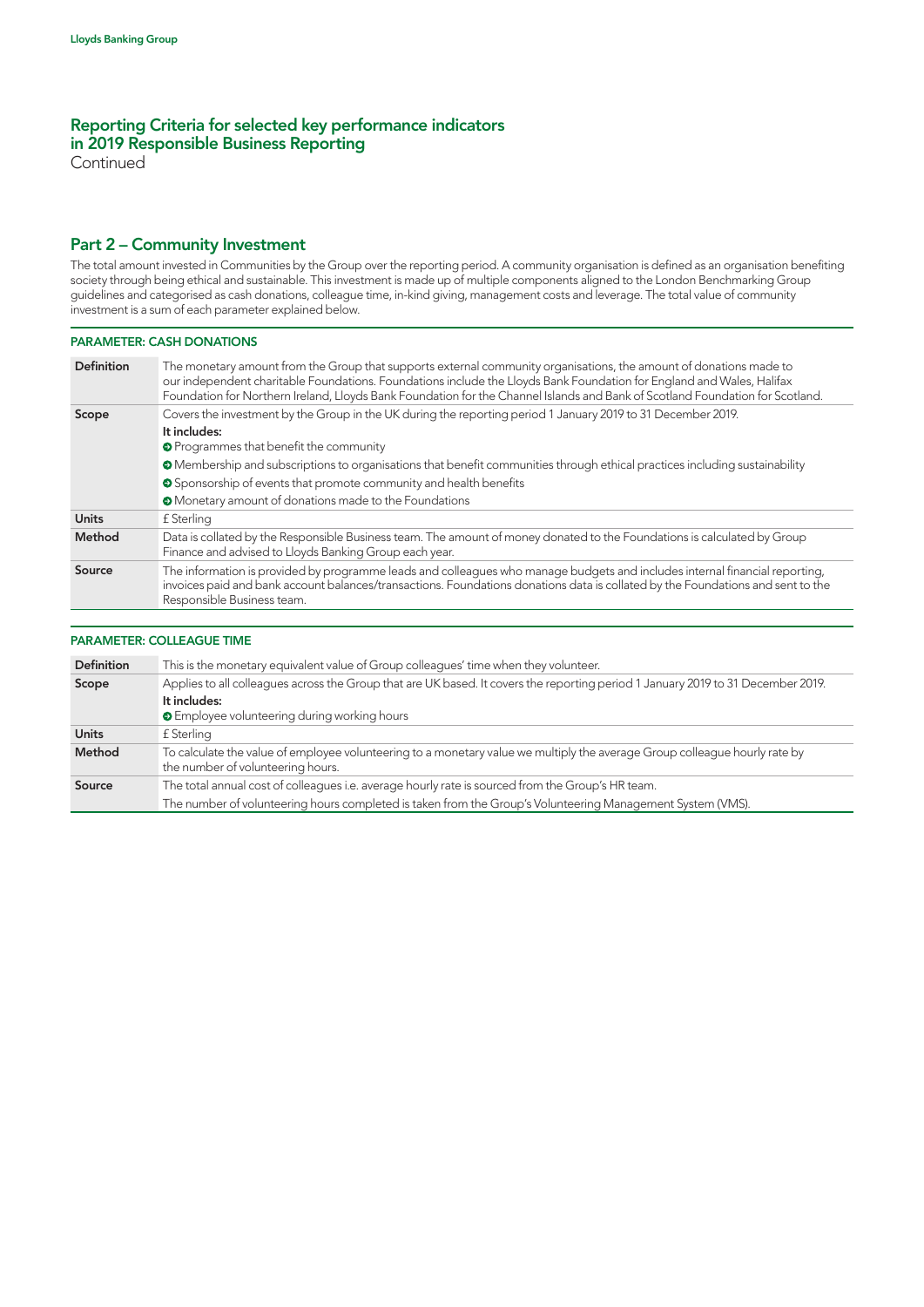Continued

### PARAMETER: IN-KIND GIVING

| <b>Definition</b> | The monetary equivalent (cost) to the Group of non-cash resources to a community organisation or activity, including equivalent<br>value of any colleagues seconded to support a community organisation.                                                                                                                                            |
|-------------------|-----------------------------------------------------------------------------------------------------------------------------------------------------------------------------------------------------------------------------------------------------------------------------------------------------------------------------------------------------|
| Scope             | Covers the reporting period 1 January 2019 to 31 December 2019.                                                                                                                                                                                                                                                                                     |
|                   | It includes:<br>O Using the Group's in-house training and recruitment resources to benefit a community organisation                                                                                                                                                                                                                                 |
|                   | O Use of vacant Group premises by a community organisation                                                                                                                                                                                                                                                                                          |
|                   | • Revenue forgone by the Group by providing services for the benefit of a community organisation                                                                                                                                                                                                                                                    |
|                   | ● Secondments to community organisations                                                                                                                                                                                                                                                                                                            |
| <b>Units</b>      | f Sterling                                                                                                                                                                                                                                                                                                                                          |
| Method            | The training costs are based on what the training provided would cost externally if the community organisation did not have the<br>option to use the Group's facilities.                                                                                                                                                                            |
|                   | Premises costs are valued using market letting value within the reporting period.                                                                                                                                                                                                                                                                   |
|                   | Revenue forgone is valued at cost to the Group from the services shared.                                                                                                                                                                                                                                                                            |
|                   | To calculate the value of secondments to community organisations we base it on the average annual salary for the relevant grade<br>and staff costs including; pensions, expenses, Group performance share payments, employer national insurance for the member<br>of staff – pro rata for the period of the secondment within the reporting period. |
| Source            | The monetary equivalent for the training and recruitment element is an agreed value between the Group and the community<br>organisation.                                                                                                                                                                                                            |
|                   | Premises costs are sourced from the Group Property systems.                                                                                                                                                                                                                                                                                         |
|                   | The average salary and staff costs value is provide by the Group's HR team.                                                                                                                                                                                                                                                                         |

### PARAMETER: MANAGEMENT COSTS

| <b>Definition</b> | The monetary equivalent value of employee salaries for managing the Responsible Business programmes.                                                                                                                                                                                                                                             |  |  |  |
|-------------------|--------------------------------------------------------------------------------------------------------------------------------------------------------------------------------------------------------------------------------------------------------------------------------------------------------------------------------------------------|--|--|--|
| Scope             | Applies to all UK based colleagues and covers the reporting period 1 January 2019 to 31 December 2019.                                                                                                                                                                                                                                           |  |  |  |
|                   | It includes:                                                                                                                                                                                                                                                                                                                                     |  |  |  |
|                   | <b>Management costs</b>                                                                                                                                                                                                                                                                                                                          |  |  |  |
| <b>Units</b>      | f Sterling                                                                                                                                                                                                                                                                                                                                       |  |  |  |
| Method            | Management costs are the activities undertaken by colleagues that are required to deliver the programmes and the communications<br>associated to raise awareness. Costs are based on the programme resources required for operating programmes, the average<br>annual salary and staff costs including pensions and employer national insurance. |  |  |  |
| Source            | The total annual cost of colleagues is sourced from the Group's financial reporting.                                                                                                                                                                                                                                                             |  |  |  |
|                   | Management cost is provided by programme leads and colleagues who manage budgets and includes internal financial reporting.                                                                                                                                                                                                                      |  |  |  |

### PARAMETER: LEVERAGE

| <b>Definition</b> | The monetary amount from the Group's employees or customers that support external community organisations.                                                                                                                                                                                                                                           |  |  |  |  |  |
|-------------------|------------------------------------------------------------------------------------------------------------------------------------------------------------------------------------------------------------------------------------------------------------------------------------------------------------------------------------------------------|--|--|--|--|--|
| Scope             | Covers the investment by the Group's employees in the UK.                                                                                                                                                                                                                                                                                            |  |  |  |  |  |
|                   | It covers the reporting period 1 January 2019 to 31 December 2019.                                                                                                                                                                                                                                                                                   |  |  |  |  |  |
|                   | It includes:<br>• Charitable giving leveraged through Group-led programmes or schemes, or other activity                                                                                                                                                                                                                                             |  |  |  |  |  |
|                   | It excludes:<br>• Matched giving provided by the Group's associated Foundations which is captured and reported separately under donations<br>to the Foundations (Lloyds Bank Foundation for England and Wales, Halifax Foundation for Northern Ireland, Lloyds Bank<br>Foundation for the Channel Islands, Bank of Scotland Foundation for Scotland) |  |  |  |  |  |
| <b>Units</b>      | £ Sterling                                                                                                                                                                                                                                                                                                                                           |  |  |  |  |  |
| Method            | Data is collated by the Responsible Business team.                                                                                                                                                                                                                                                                                                   |  |  |  |  |  |
| Source            | The information is provided by the programme leads who collect data on funds raised by employees, customers and the Foundations.                                                                                                                                                                                                                     |  |  |  |  |  |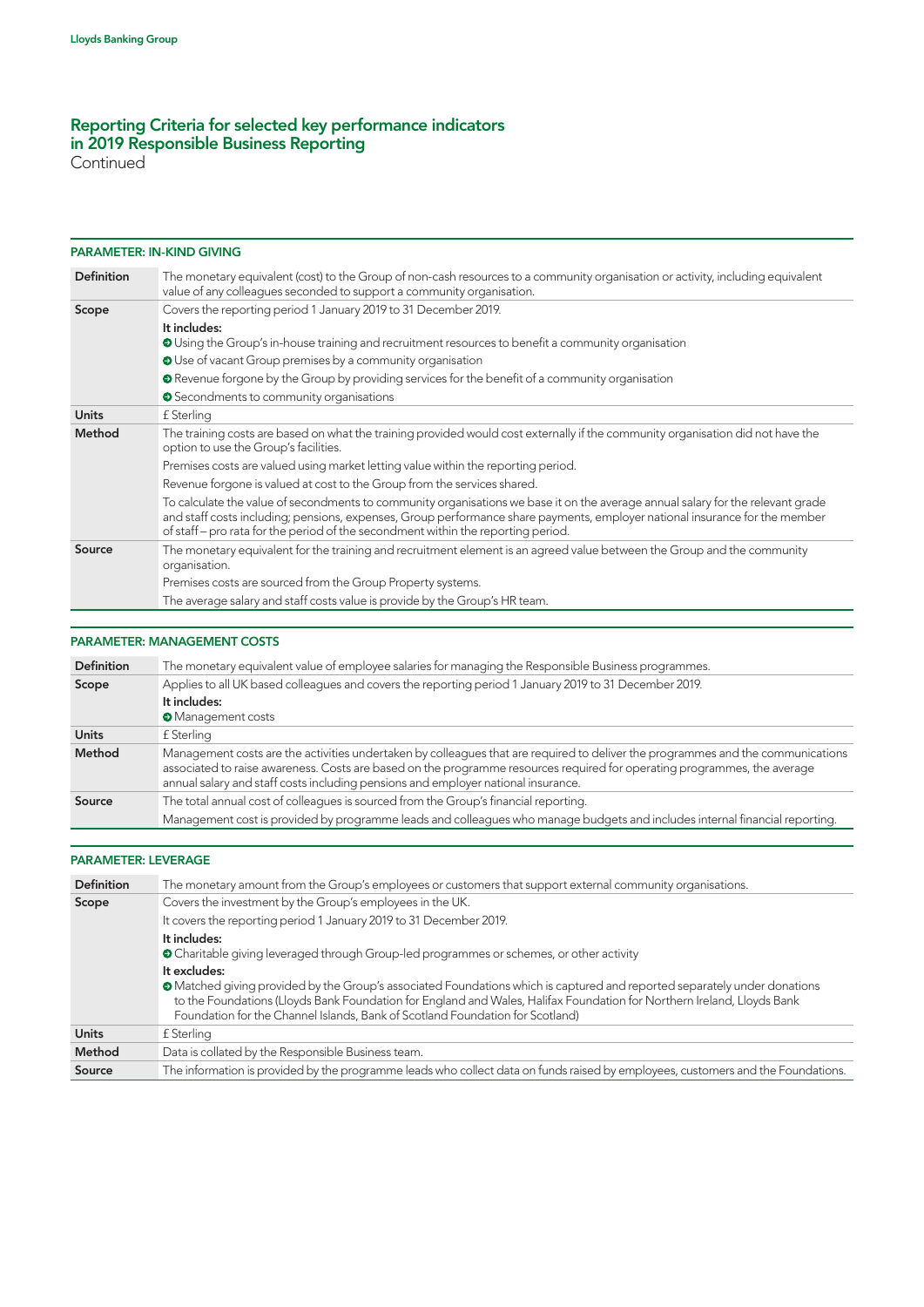Continued

### Part 3 – Environment

#### Reporting period

Our Environmental indicators are reported annually from 1 October 2018 to 30 September 2019. This reporting period is used to allow more accurate information to be received from our utility and business travel suppliers ahead of our external reporting.

#### 1. Greenhouse Gas emissions (Scope 1, 2 and 3)

Greenhouse Gas emissions reported by the Group are generated by the business travel we undertake and the energy we use on our sites as defined by the GHG Protocol. We report the data under Scopes 1, 2 and 3. Carbon emissions are reported in line with the mandatory GHG Reporting requirements implemented in 2014 through an amendment to the Companies Act 2006. Scope 2 emissions figures have been calculated, using the location based and the market based methodology, in line with the GHG Protocol's dual reporting guidance. We report emissions of all Kyoto gases in terms of CO<sub>2</sub> equivalent tonnes (CO<sub>2</sub>e). Where possible emissions factors have been sourced from the UK's Department for Business, Energy and Industrial Strategy (BEIS) publications, which was previously managed by the UK's Department for Environment, Food and Rural Affairs (DEFRA). Factors applied change on a calendar year basis, as per BEIS/DEFRA published guidance.

#### PARAMETER: SCOPE 1

| Definition               | Scope 1 covers: emissions generated from the gas and oil used in all the buildings the Group operates from (UK and International);<br>emissions generated from UK company owned vehicles used for business; and fugitive emissions arising from the use of<br>air conditioning and chiller/refrigerant plant to service the Group's UK property portfolio (operational boundary).                                                                                                                                                                                                                                                                                                                                                                            |  |  |
|--------------------------|--------------------------------------------------------------------------------------------------------------------------------------------------------------------------------------------------------------------------------------------------------------------------------------------------------------------------------------------------------------------------------------------------------------------------------------------------------------------------------------------------------------------------------------------------------------------------------------------------------------------------------------------------------------------------------------------------------------------------------------------------------------|--|--|
| Scope                    | The reporting period is 1 October 2018 to 30 September 2019.                                                                                                                                                                                                                                                                                                                                                                                                                                                                                                                                                                                                                                                                                                 |  |  |
|                          | We report emissions arising from activities for which we are responsible. Our reporting scope is against an operational boundary<br>(definition above). The data is for UK and International properties and UK fleet business travel only.                                                                                                                                                                                                                                                                                                                                                                                                                                                                                                                   |  |  |
| <b>Units</b>             | $CO2e$ tonnes                                                                                                                                                                                                                                                                                                                                                                                                                                                                                                                                                                                                                                                                                                                                                |  |  |
| Method                   | Energy Data (Gas and Oil) – Core UK sites where the Group holds the energy supply contract directly with the supplier. Energy<br>data for Core UK sites is managed by our Facilities Management (FM) partner who uploads the information to the Group's central<br>environmental system supplied by Credit 360, which then calculates the CO <sub>2</sub> e generated using the BEIS 2019 emission factors.                                                                                                                                                                                                                                                                                                                                                  |  |  |
|                          | The amounts of gas (in kWh) and oil (in litres) are received directly from suppliers' invoices.                                                                                                                                                                                                                                                                                                                                                                                                                                                                                                                                                                                                                                                              |  |  |
|                          | We use a combination of historical consumption trends, forward-projected patterns of usage and budget forecasts to report on<br>accruals to fit in with unbilled periods by the gas suppliers.                                                                                                                                                                                                                                                                                                                                                                                                                                                                                                                                                               |  |  |
|                          | No estimated/accrual data is applied to oil, as all oil figures are reported according to the month in which it is delivered to site.                                                                                                                                                                                                                                                                                                                                                                                                                                                                                                                                                                                                                        |  |  |
|                          | If no data is available for a Core site in a given period, yet the site is known to still be active within our portfolio according to our<br>internal property database, we will use the consumption data reported in the equivalent period previous year as an approximate.                                                                                                                                                                                                                                                                                                                                                                                                                                                                                 |  |  |
|                          | Shadow/landlord sites, including Non-UK sites - this is the term we use for sites where the Group does not hold the energy supply<br>contract directly with the supplier.                                                                                                                                                                                                                                                                                                                                                                                                                                                                                                                                                                                    |  |  |
|                          | As the Group is not billed directly for energy consumed in these sites, we do not have full visibility of consumption data. To allow<br>emissions relating to these sites to be included within our emissions reporting for 2019, an estimation using an average gas<br>consumption level per occupied square metre (obtained from sites where the Group holds the energy supply contract direct<br>with the supplier) has been calculated and applied based on each site's location.                                                                                                                                                                                                                                                                        |  |  |
|                          | <b>Fugitive emissions</b>                                                                                                                                                                                                                                                                                                                                                                                                                                                                                                                                                                                                                                                                                                                                    |  |  |
|                          | Fugitive emissions for Lloyds Banking Group arise from the use of air conditioning and chiller/refrigerant plant to service our UK<br>property portfolio. Actual data relating to fugitive emissions is not currently collated centrally by the Group, though is available for<br>some of our assets. Therefore, for the 2019 reporting period, these emissions have been estimated based on a register of assets used<br>by our FM partner to maintain and service the assets within the Group's estate. Leakage rates and emissions factors from the 2019<br>Guidelines to BEIS/Department of Energy and Climate Change (DECC's) GHG emissions factors have been applied to each asset<br>on the register according to the gas type used within the asset. |  |  |
|                          | Fleet data                                                                                                                                                                                                                                                                                                                                                                                                                                                                                                                                                                                                                                                                                                                                                   |  |  |
|                          | • The distance travelled in kilometres (kms) for fleet cars is calculated from the Group's expense systems which reimburses<br>colleagues on a cost per km travelled basis                                                                                                                                                                                                                                                                                                                                                                                                                                                                                                                                                                                   |  |  |
|                          | • The Group Sourcing travel team manages the fleet data and uploads the information to the Group's central environmental system<br>supplied by Credit 360 which calculates the CO <sub>2</sub> e generated using BEIS 2019 emissions factors                                                                                                                                                                                                                                                                                                                                                                                                                                                                                                                 |  |  |
|                          | • Mobile branch fuel consumption is estimated by dividing total fuel expenditure by the charged cost per litre of diesel used.<br>Resulting volumes are multiplied by BEIS emissions factors. This is an expansion to reporting to reflect changes in the management<br>of vehicles                                                                                                                                                                                                                                                                                                                                                                                                                                                                          |  |  |
| Intensity<br>Calculation | To normalise year-on-year comparisons in line with business performance, we are also disclosing an intensity of emissions per million<br>pounds of underlying income. This figure is in line with the revenue to be disclosed in our Annual Report and Accounts, and so covers<br>calendar year 2019.                                                                                                                                                                                                                                                                                                                                                                                                                                                        |  |  |
| Source                   | The Group's environmental system provided by Credit 360.                                                                                                                                                                                                                                                                                                                                                                                                                                                                                                                                                                                                                                                                                                     |  |  |
|                          |                                                                                                                                                                                                                                                                                                                                                                                                                                                                                                                                                                                                                                                                                                                                                              |  |  |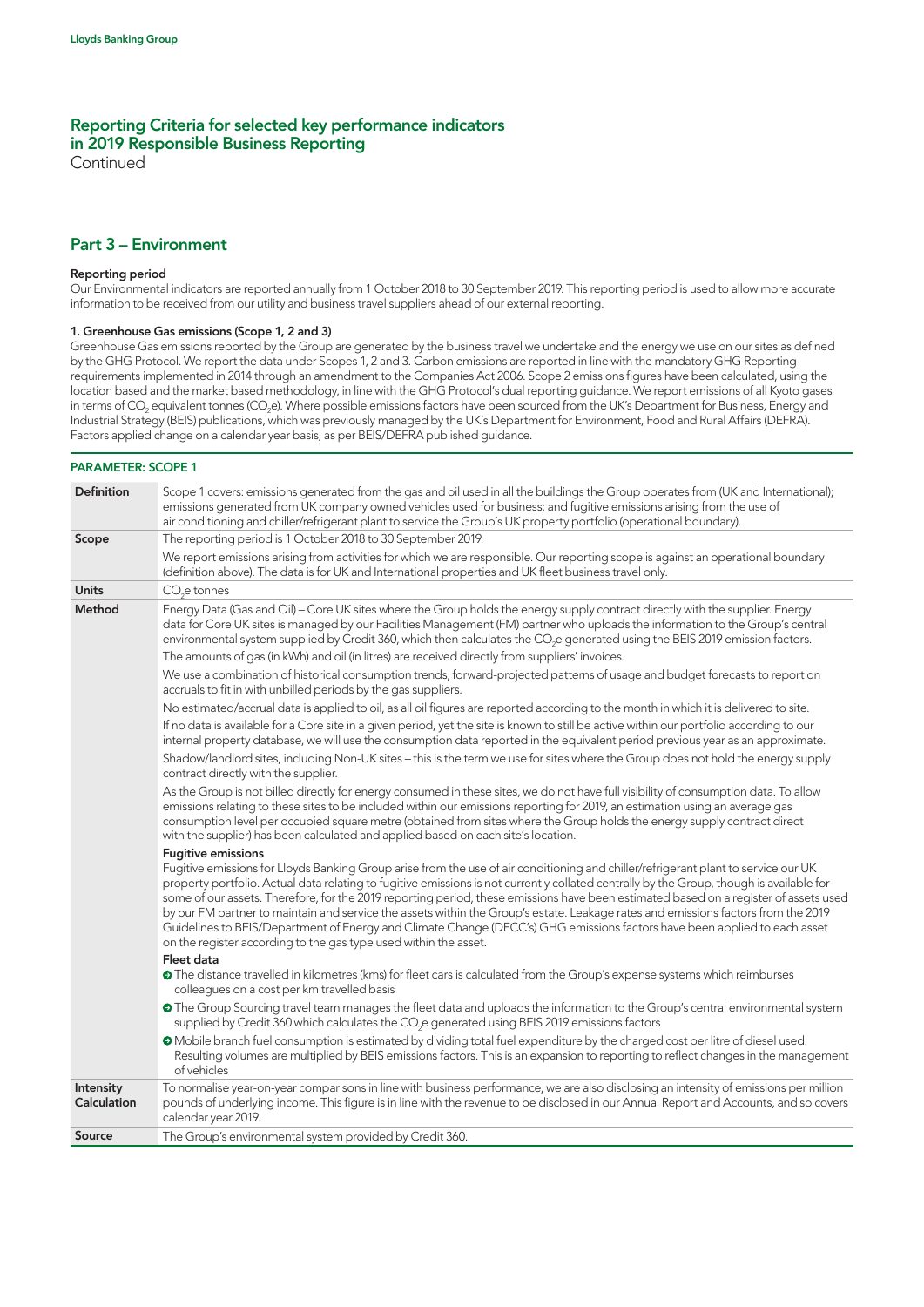Continued

| <b>PARAMETER: SCOPE 2</b> |                                                                                                                                                                                                                                                                                                                                                                                                                                                                                                                                                                                                                                                                                            |  |  |  |  |  |
|---------------------------|--------------------------------------------------------------------------------------------------------------------------------------------------------------------------------------------------------------------------------------------------------------------------------------------------------------------------------------------------------------------------------------------------------------------------------------------------------------------------------------------------------------------------------------------------------------------------------------------------------------------------------------------------------------------------------------------|--|--|--|--|--|
| Definition                | Scope 2 emissions cover emissions generated from the electricity used in all the buildings the Group operates from (UK and Non-UK<br>sites), as calculated by the location based and market based methodology.                                                                                                                                                                                                                                                                                                                                                                                                                                                                             |  |  |  |  |  |
| Scope                     | The reporting period is 1 October 2018 to 30 September 2019.                                                                                                                                                                                                                                                                                                                                                                                                                                                                                                                                                                                                                               |  |  |  |  |  |
|                           | • We report emissions arising from activities for which we are responsible; our reporting scope is against an operational boundary.<br>This comprises: emissions generated from the use of electricity in UK buildings where the Group holds the supply contract direct<br>with the electricity supplier; emissions generated from the use of electricity in UK buildings where the Group does not hold the<br>supply contract direct with the energy supplier (shadow/landlord sites/Non-UK sites)                                                                                                                                                                                        |  |  |  |  |  |
|                           | • As part of our strategy, the Group has made efforts to source renewable electricity throughout our portfolio                                                                                                                                                                                                                                                                                                                                                                                                                                                                                                                                                                             |  |  |  |  |  |
| <b>Units</b>              | $CO2e$ tonnes                                                                                                                                                                                                                                                                                                                                                                                                                                                                                                                                                                                                                                                                              |  |  |  |  |  |
| Method                    | <b>O</b> Energy (Electricity) - Core UK sites where the Group holds the energy supply contract directly with the supplier                                                                                                                                                                                                                                                                                                                                                                                                                                                                                                                                                                  |  |  |  |  |  |
|                           | O Billed Electricity data for Core UK sites is managed by our FM partner who uploads the information to the Group's central<br>environmental system supplied by Credit 360. The amount of energy used (in kWh) is received directly from suppliers' invoices                                                                                                                                                                                                                                                                                                                                                                                                                               |  |  |  |  |  |
|                           | • We use a combination of historical consumption trends, forward-projected patterns of usage and budget forecasts to report on<br>accruals to fit in with unbilled periods by the electricity suppliers                                                                                                                                                                                                                                                                                                                                                                                                                                                                                    |  |  |  |  |  |
|                           | If no data is available for a Core UK site in a given period, yet the site is known to still be active within our portfolio according to our<br>internal property database, we will use the consumption data reported in the equivalent period previous year as an approximate.                                                                                                                                                                                                                                                                                                                                                                                                            |  |  |  |  |  |
|                           | Energy data (electricity) – shadow/landlord sites/Non-UK sites are those sites where the Group does not hold the energy supply<br>contract directly with the electricity supplier.                                                                                                                                                                                                                                                                                                                                                                                                                                                                                                         |  |  |  |  |  |
|                           | As the Group is not billed directly for energy consumed in these sites, we do not have full visibility of deliver data.                                                                                                                                                                                                                                                                                                                                                                                                                                                                                                                                                                    |  |  |  |  |  |
|                           | To allow emissions relating to these sites to be included within our emissions reporting for 2019, an estimation using an average<br>electricity consumption level per occupied square metre (obtained from sites where the Group holds the energy supply contract<br>direct with the supplier) has been calculated and applied based on each site's location.                                                                                                                                                                                                                                                                                                                             |  |  |  |  |  |
|                           | <b>Unmetered ATMs</b>                                                                                                                                                                                                                                                                                                                                                                                                                                                                                                                                                                                                                                                                      |  |  |  |  |  |
|                           | As a significant proportion of the Group's ATMs are not billed directly, applicable consumption has been estimated based on the<br>expected electricity consumption calculated from metered ATMs, multiplied by the number of unmetered ATMs in our portfolio.                                                                                                                                                                                                                                                                                                                                                                                                                             |  |  |  |  |  |
|                           | <b>Location Based Reporting</b>                                                                                                                                                                                                                                                                                                                                                                                                                                                                                                                                                                                                                                                            |  |  |  |  |  |
|                           | In accordance with the GHG Protocol's Scope 2 guidance, total electricity as calculated above is multiplied by the UK average grid<br>factor, sourced from BEIS 2019. Emissions factors applied change on a calendar year basis in line with BEIS.                                                                                                                                                                                                                                                                                                                                                                                                                                         |  |  |  |  |  |
|                           | <b>Market Based Reporting</b>                                                                                                                                                                                                                                                                                                                                                                                                                                                                                                                                                                                                                                                              |  |  |  |  |  |
|                           | The Group is procuring Renewable Energy Guarantees of Origin (REGO) as proof of renewable origin for our electricity consumption<br>across the UK. REGOs are recognised as the sole quarantee of renewable supply in the UK, mediated by Ofgem, the regulator of<br>the UK energy industry. Additionally, the Group is sourcing Guarantees of Origin (GO) to cover our European sites, Renewable<br>Energy Certificates (RECs) for our US operations and International Renewable Energy Certificates (IRECs) for our Singapore<br>operations. Like REGOs in the UK, these each represent a unique claim to specific MWhs of renewable energy generated within their<br>respective markets. |  |  |  |  |  |
|                           | Owing to the nature of renewable supply that qualifies for these certificates, per GHG Protocol guidance, associated carbon is zero.<br>As the Group is sourcing REGOs equivalent to our total UK electricity consumption, the Group's UK electricity emissions are zero<br>under the market based methodology.                                                                                                                                                                                                                                                                                                                                                                            |  |  |  |  |  |
|                           | Overseas locations are accounted for as zero carbon since January 2019 as the Group sourced GOs, RECs and IRECs equivalent to<br>our estimated overseas electricity. Prior to January 2019, overseas locations have been accounted for at a residual mix factor (the grid<br>mix after all contracted supply has been discounted) in accordance with GHG Protocol guidance.                                                                                                                                                                                                                                                                                                                |  |  |  |  |  |
| Intensity<br>Calculation  | To normalise year-on-year comparisons in line with business performance, we are also disclosing an intensity of emissions per million<br>pounds of underlying income. This figure is in line with the revenue disclosed in our Annual Report and Accounts, and so covers<br>calendar year 2019.                                                                                                                                                                                                                                                                                                                                                                                            |  |  |  |  |  |
| Source                    | The Group's environmental system provided by Credit 360.                                                                                                                                                                                                                                                                                                                                                                                                                                                                                                                                                                                                                                   |  |  |  |  |  |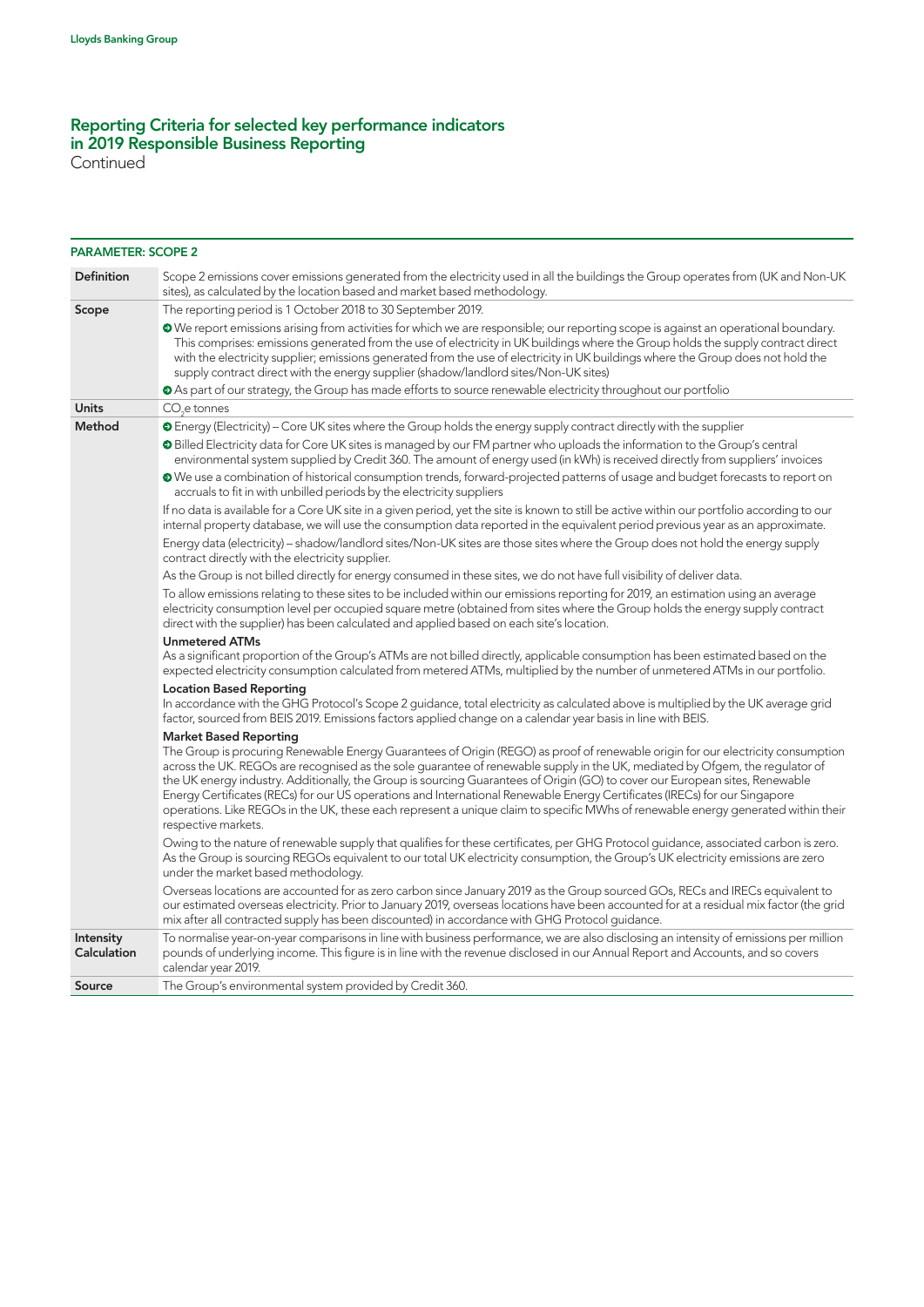Continued

| <b>PARAMETER: SCOPE 3</b> |                                                                                                                                                                                                                                                                                                                                                                                                                                                                                                                                                                                                                                                                                                                             |
|---------------------------|-----------------------------------------------------------------------------------------------------------------------------------------------------------------------------------------------------------------------------------------------------------------------------------------------------------------------------------------------------------------------------------------------------------------------------------------------------------------------------------------------------------------------------------------------------------------------------------------------------------------------------------------------------------------------------------------------------------------------------|
| Definition                | Scope 3 relates to the emissions generated by:                                                                                                                                                                                                                                                                                                                                                                                                                                                                                                                                                                                                                                                                              |
|                           | • Well to Tank (WTT) emissions of energy sources, which account for greenhouse gases emitted during the extraction and<br>transportation of fuels from the source to the point of supply; covering natural gas, oil, fuels used in the generation of the electricity<br>and fuels used in our vehicles we consume                                                                                                                                                                                                                                                                                                                                                                                                           |
|                           | • Transmission and distribution (T&D) emissions account for the greenhouse gases associated with electricity lost during<br>transmission on the national grid, relative to those consumed on site                                                                                                                                                                                                                                                                                                                                                                                                                                                                                                                           |
|                           | OUK colleagues undertaking business travel using rail, privately owned vehicles, hired vehicles, taxis, tube or by air, including direct<br>and WTT elements                                                                                                                                                                                                                                                                                                                                                                                                                                                                                                                                                                |
|                           | O Commuting of UK and Non-UK colleagues to and from their home address to Group sites                                                                                                                                                                                                                                                                                                                                                                                                                                                                                                                                                                                                                                       |
|                           | OWTT emissions of commuting of UK and Non-UK colleagues to and from their home address to Group sites                                                                                                                                                                                                                                                                                                                                                                                                                                                                                                                                                                                                                       |
|                           | • The operational waste we generate from our own UK direct business activities. The word 'operational' is used to distinguish this<br>from the waste that is generated by construction, refurbishment and maintenance work we undertake on our existing sites or<br>through the construction of new sites, as well as the disposal of any IT/electronic equipment                                                                                                                                                                                                                                                                                                                                                           |
|                           | Overnight hotel stays of UK and Non-UK colleagues during business trips                                                                                                                                                                                                                                                                                                                                                                                                                                                                                                                                                                                                                                                     |
| Scope                     | The reporting period is 1 October 2018 to 30 September 2019.                                                                                                                                                                                                                                                                                                                                                                                                                                                                                                                                                                                                                                                                |
|                           | The data is for:<br>Business travel undertaken by UK-based colleagues and the associated WTT emissions                                                                                                                                                                                                                                                                                                                                                                                                                                                                                                                                                                                                                      |
|                           | Operational waste which includes general and confidential waste services for UK properties, provided by our FM partner                                                                                                                                                                                                                                                                                                                                                                                                                                                                                                                                                                                                      |
|                           | Overnight hotel stays of all Group colleagues during business around the world                                                                                                                                                                                                                                                                                                                                                                                                                                                                                                                                                                                                                                              |
|                           | O Commuting of all Group colleagues by any means of transport for each working day of the reporting period                                                                                                                                                                                                                                                                                                                                                                                                                                                                                                                                                                                                                  |
|                           | <b>O</b> WTT and T&D emissions from source energy i.e. gas, oil and electricity                                                                                                                                                                                                                                                                                                                                                                                                                                                                                                                                                                                                                                             |
| <b>Units</b>              | CO <sub>2</sub> e tonnes                                                                                                                                                                                                                                                                                                                                                                                                                                                                                                                                                                                                                                                                                                    |
| Method                    | <b>Rail and air travel</b>                                                                                                                                                                                                                                                                                                                                                                                                                                                                                                                                                                                                                                                                                                  |
|                           | The distance travelled in kms is calculated from the Group's online travel booking system HRG (Hogg Robinson Group) and the<br>Group's expense systems.                                                                                                                                                                                                                                                                                                                                                                                                                                                                                                                                                                     |
|                           | The Group Sourcing travel team manages the data and uploads the information to the Group's central environmental system<br>supplied by Credit 360 which calculates the CO <sub>2</sub> e generated using BEIS 2019 emissions factors. The factors used change on a<br>calendar year basis as per BEIS guidance.                                                                                                                                                                                                                                                                                                                                                                                                             |
|                           | <b>Privately owned vehicles</b><br>The distance travelled in kms for business travel in privately owned vehicles is calculated from the Group's expense systems which<br>reimburses colleagues on a cost per km travelled basis.                                                                                                                                                                                                                                                                                                                                                                                                                                                                                            |
|                           | The Group Sourcing travel team manages this data and uploads the information to the Group's central environmental system<br>supplied by Credit 360 which calculates the CO <sub>2</sub> e generated using BEIS 2019 emissions factors. The factors used change on a<br>calendar year basis as per BEIS guidance.                                                                                                                                                                                                                                                                                                                                                                                                            |
|                           | <b>Hire Cars</b>                                                                                                                                                                                                                                                                                                                                                                                                                                                                                                                                                                                                                                                                                                            |
|                           | Hire car data is managed by the Lex Autolease business within the Group who collate the data from our hire cars suppliers. Data is<br>then uploaded into the Group's central environmental system supplied by Credit 360, which then calculates the C0,e generated<br>using BEIS 2019 emissions factors. The factors used change on a calendar year basis as per BEIS guidance.                                                                                                                                                                                                                                                                                                                                             |
|                           | Where distance travelled is not known for a hire period an average mileage for their specific trip is used.                                                                                                                                                                                                                                                                                                                                                                                                                                                                                                                                                                                                                 |
|                           | Commuting<br>As part of our annual colleague survey, we ask colleagues to specify their primary mode of transport used to travel to work. Knowing<br>colleagues' place of work and place of residence, we estimate the expected daily commuting distance through straight line distance<br>mapping, adjusted to reflect additional distance associated with indirect travel routes. Knowing typical UK work days per year/<br>work days per year, we can determine an expected annual distance travelled by colleagues. Results are upscaled according to the<br>proportion of colleagues who did not respond to the survey and those who could not be mapped and multiplied by emissions<br>factors supplied by BEIS 2019. |
|                           | Upstream emissions of other source<br>The base data captured for gas, oil, electricity, fleet, rail and air travel, private vehicles, hire cars, commuting - calculated within the<br>above Scope 1, 2 and 3 parameters - are applied to BEIS 2019 emissions factors covering WTT and T&D emissions.                                                                                                                                                                                                                                                                                                                                                                                                                        |
|                           | <b>Operational Waste</b><br>Operational waste is managed by our FM partner who receives information relating to the number and type of collections per site<br>each month directly from sub-contractors and uploads this information to the Group's central environmental system supplied by<br>Credit 360, which calculates the CO <sub>2</sub> e generated using BEIS 2019 emissions factors. Where primary waste data is unavailable,<br>we estimate approximate waste volumes for sites which are not covered by waste collections by multiplying floor area by an<br>intensity of actual data per unit floor area where both are available. Less than 10 per cent of data is estimated in this way.                    |
|                           | <b>Hotel Stays</b><br>Hotel stays data is managed through our HRG platform, recording room nights booked by country. Data is then uploaded into<br>the Group's central environmental system supplied by Credit 360, which then calculates the CO <sub>2</sub> e generated using BEIS 2019<br>emissions factors. The factors used change on a calendar year basis as per BEIS guidance.                                                                                                                                                                                                                                                                                                                                      |

| Source |  | The Group's environmental system provided by Credit 360. |
|--------|--|----------------------------------------------------------|
|        |  |                                                          |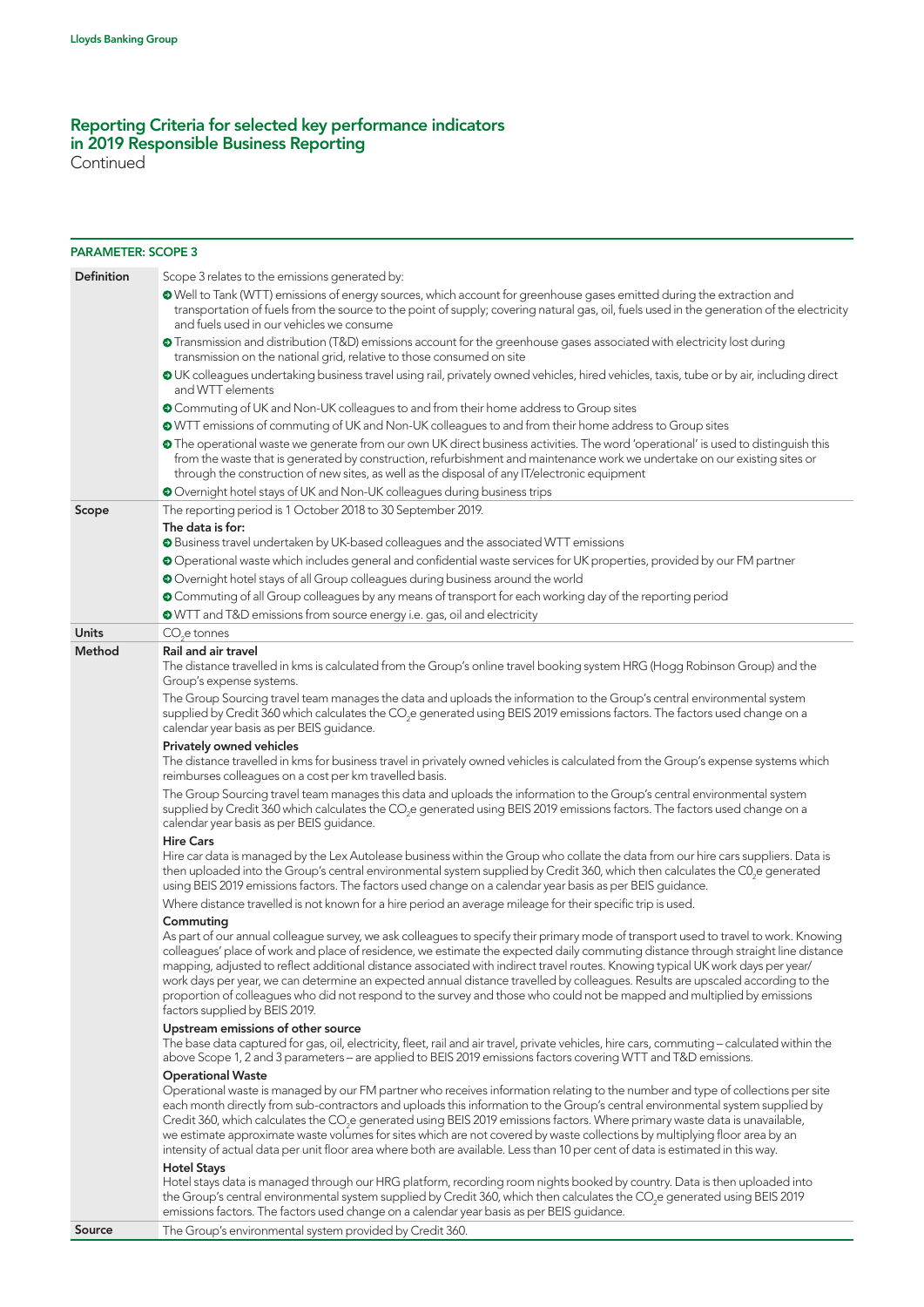Continued

#### 1. Water consumption

| <b>Definition</b> | The amount of water supplied to our operations. This means our water consumption reporting covers the consumption of water<br>used in all the buildings the Group operates from (UK and Non-UK sites).                                                                                                                                                                                                                                                             |
|-------------------|--------------------------------------------------------------------------------------------------------------------------------------------------------------------------------------------------------------------------------------------------------------------------------------------------------------------------------------------------------------------------------------------------------------------------------------------------------------------|
| Scope             | The reporting period is 1 October 2018 to 30 September 2019.                                                                                                                                                                                                                                                                                                                                                                                                       |
|                   | • We report consumption arising from activities for which we are responsible; our reporting scope is against an operational<br>boundary. This comprises: consumption from the use of water in UK buildings where the Group holds the supply contract direct<br>with the water supplier and consumption from the use of water in buildings where the Group does not hold the supply contract<br>direct with the water supplier (shadow/landlord sites/Non-UK sites) |
| <b>Units</b>      | m <sup>3</sup>                                                                                                                                                                                                                                                                                                                                                                                                                                                     |
| Method            | Water data for UK sites where the Group holds the water supply contract direct with the water supplier is managed by our FM partner<br>who uploads the information into the Group's central environmental system supplied by Credit 360.                                                                                                                                                                                                                           |
|                   | We use a combination of historical consumption trends, forward-projected patterns of usage and budget forecasts to report on<br>accruals to fit in with unbilled periods by the water suppliers.                                                                                                                                                                                                                                                                   |
|                   | Water data for UK sites where the Group holds the water supply contract direct with the water supplier is managed by our FM partner<br>who uploads the information into the Group's central environmental system supplied by Credit 360.                                                                                                                                                                                                                           |
|                   | The amount of water used (in m <sup>3</sup> ) is received directly from suppliers' invoices.                                                                                                                                                                                                                                                                                                                                                                       |
|                   | If no data is available for a Core site in a given period, yet the site is known to still be active within our portfolio according to our<br>internal property database, we will use the consumption data reported in the equivalent period previous year as an approximate.                                                                                                                                                                                       |
|                   | Water data – shadow/landlord/Non-UK sites, are those where the Group does not hold the water supply contract directly with the<br>water supplier.                                                                                                                                                                                                                                                                                                                  |
|                   | As the Group is not billed directly for water consumed in these sites, we do not have full visibility of consumption data.                                                                                                                                                                                                                                                                                                                                         |
|                   | To allow consumption relating to these sites to be included within our reporting for 2019, an estimation using an average water<br>consumption level per occupied square metre (obtained from sites where the Group holds the water supply contract direct with<br>the supplier) has been calculated and applied based on each site's location.                                                                                                                    |
| Source            | The Group's environmental system provided by Credit 360.                                                                                                                                                                                                                                                                                                                                                                                                           |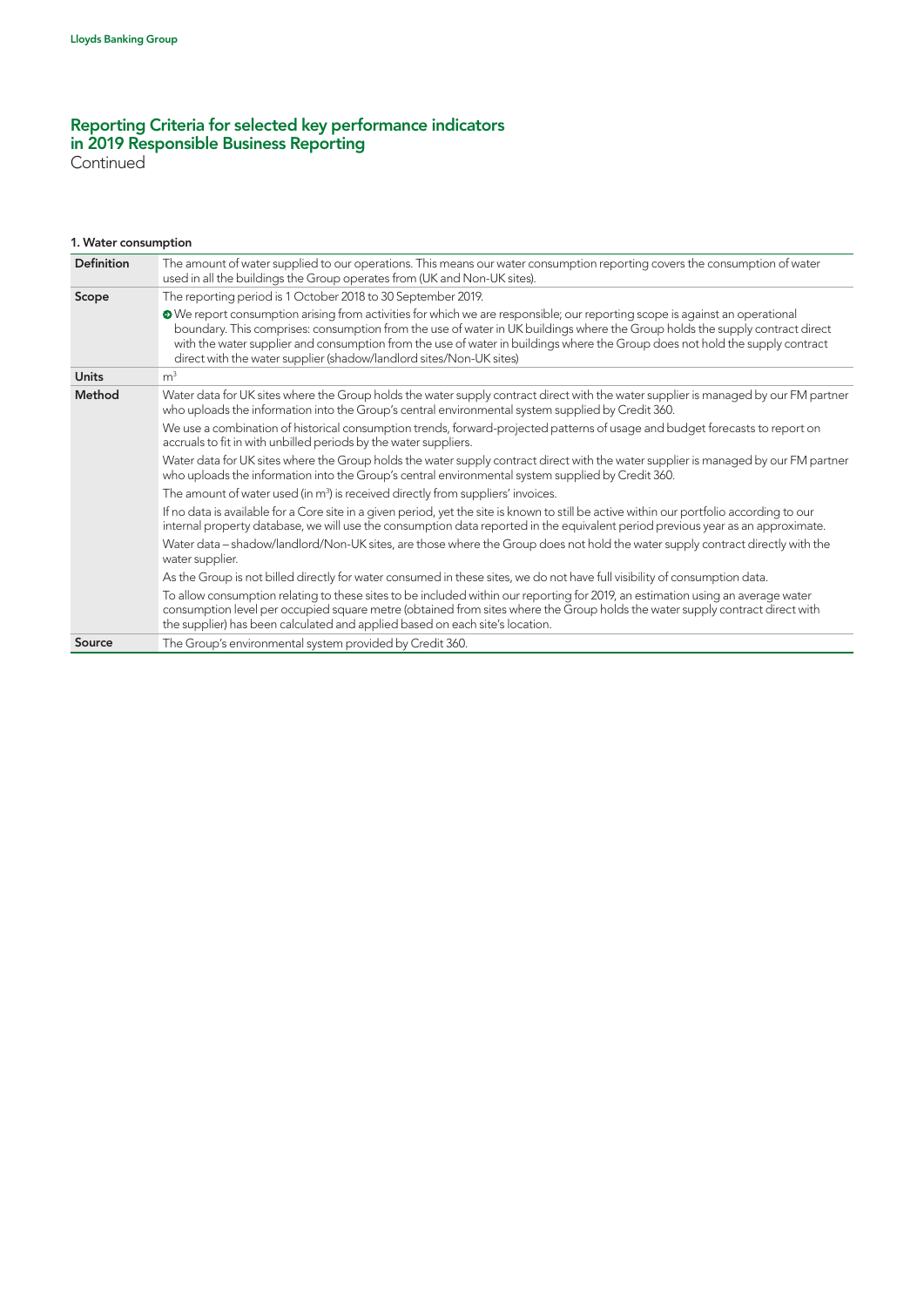**Continued** 

### 2. Operational waste and the percentage diverted from landfill

### PARAMETER: OPERATIONAL WASTE DIVERTED FROM LANDFILL

| <b>Definition</b> | The operational waste we generate from our own UK direct business activities. The word 'operational' is used to distinguish this from<br>the waste that is generated by construction, refurbishment and maintenance work we undertake on our existing sites or through the<br>construction of new sites, as well as the disposal of any IT/electronic equipment. |
|-------------------|------------------------------------------------------------------------------------------------------------------------------------------------------------------------------------------------------------------------------------------------------------------------------------------------------------------------------------------------------------------|
| Scope             | The reporting period is the 1 October 2018 to 30 September 2019.                                                                                                                                                                                                                                                                                                 |
|                   | Operational waste includes the general and confidential waste services provided by our FM partner.                                                                                                                                                                                                                                                               |
|                   | Construction waste (i.e. waste created through building or refurbishment of sites) is captured separately and not included within<br>this data.                                                                                                                                                                                                                  |
|                   | IT/electronic equipment waste, sanitary waste, waste produced as a result of maintenance activity and waste collected by local<br>authorities or landlords is also not included in the scope of this reporting, as no data is centrally collated in respect of these<br>waste streams.                                                                           |
|                   | The data is for UK properties where the general and confidential waste management service is provided by our FM partner only.                                                                                                                                                                                                                                    |
| <b>Units</b>      | Tonnes                                                                                                                                                                                                                                                                                                                                                           |
| Method            | Operational waste is managed by our FM partner who receives information relating to the number and type of collections per site<br>each month directly from sub-contractors and uploads this information to the Group's central environmental system supplied by<br>Credit 360.                                                                                  |
|                   | Sub-contractors supply the number of each container type that is removed from our sites on a monthly basis. Agreed average<br>weights are then applied to each container type (that is not weighed on collection) to estimate the volume of waste removed.                                                                                                       |
|                   | For confidential waste, industry standard averages according to waste type and typical container volume are used.                                                                                                                                                                                                                                                |
|                   | For general non-confidential waste, where possible, the sub-contractor weighs the containers at the point of collection, however,<br>if actual weight is not available then average weights are applied as per the following hierarchy:                                                                                                                          |
|                   | 1. Taking an average of any weights on the actual sites contract over the last 6 months                                                                                                                                                                                                                                                                          |
|                   | 2. If no weights on the sites contract for the last 6 months then an average weight for container type, e.g. 1100 for Dry Mixed<br>Recycling (DMR) at account number level is applied                                                                                                                                                                            |
|                   | 3. If no average weight for this then calculate the average weight per cubic metre of the product type, e.g. DMR at account level.                                                                                                                                                                                                                               |
| Source            | The Group's environmental system provided by Credit 360.                                                                                                                                                                                                                                                                                                         |

#### PARAMETER: PERCENTAGE OF OPERATIONAL WASTE DIVERTED FROM LANDFILL

| <b>Definition</b> | This is the percentage of our operational waste (as defined above) that is not sent to landfill sites.                                                                                                                                                                                                                                                                                                |
|-------------------|-------------------------------------------------------------------------------------------------------------------------------------------------------------------------------------------------------------------------------------------------------------------------------------------------------------------------------------------------------------------------------------------------------|
| Scope             | The reporting period is 1 October 2018 to 30 September 2019. The scope is as noted for operational waste diverted from landfill<br>as above.                                                                                                                                                                                                                                                          |
| <b>Units</b>      | Percentage                                                                                                                                                                                                                                                                                                                                                                                            |
| Method            | Operational waste is managed by our FM partner who receives information directly from sub-contractors and uploads this<br>information to the Group's central environmental system supplied by Credit 360.                                                                                                                                                                                             |
|                   | The Group's central environmental system has been configured to recognise waste categories as either sent to landfill or diverted<br>from landfill and calculates the percentage ratio. The assumption is that 100 per cent of waste classified within a particular waste<br>category in the Group's central environmental system is either wholly diverted from landfill or wholly sent to landfill. |
|                   | All categories of operational waste with the exception of general waste are classified as diverted from landfill.                                                                                                                                                                                                                                                                                     |
| Source            | The Group's environmental system provided by Credit 360.                                                                                                                                                                                                                                                                                                                                              |